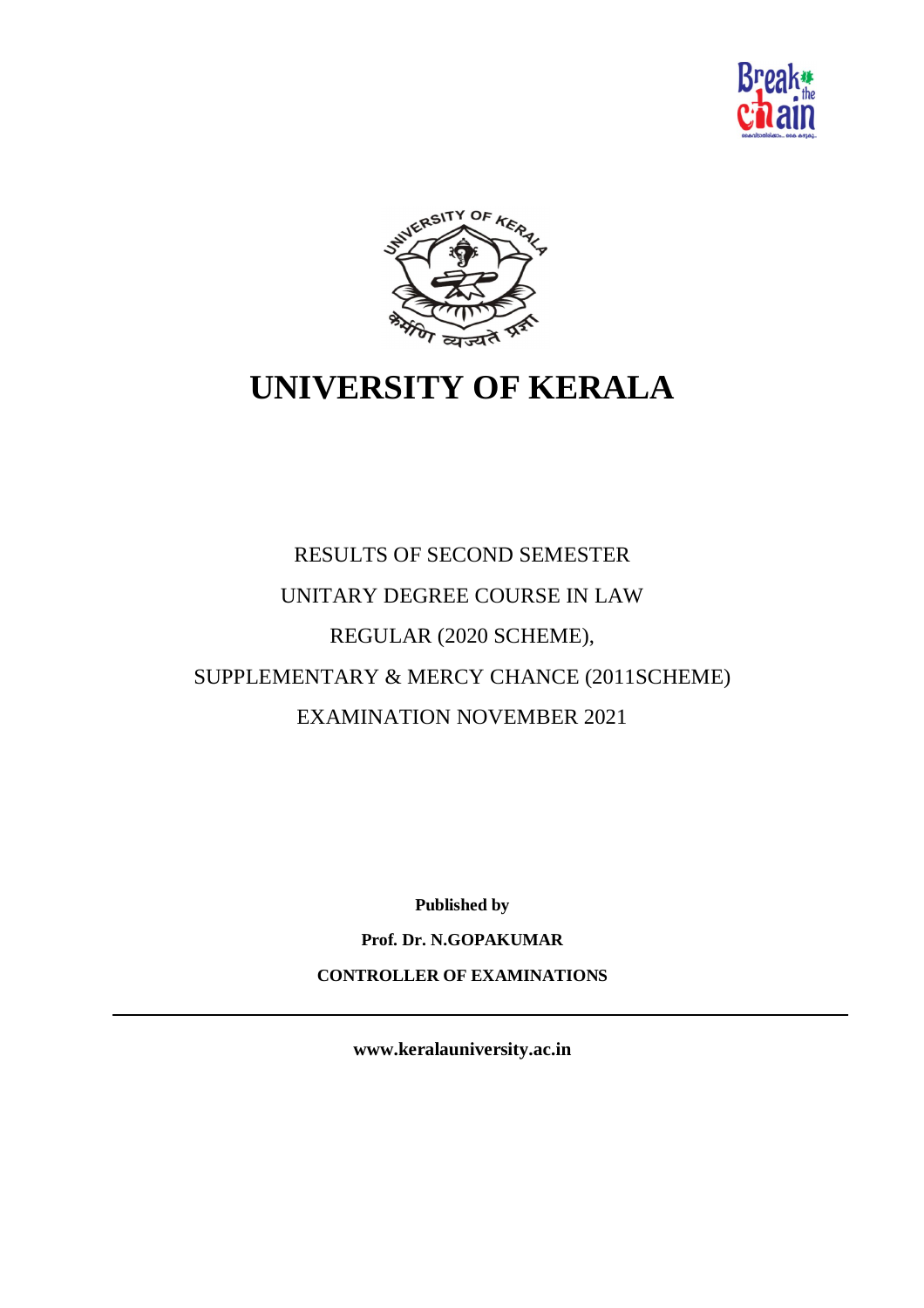## **UNIVERSITY OF KERALA**

#### *Results of Second Semester Unitary LL.B (3 Year) (Regular (2020 scheme), Supplementary & mercy chance (2011 scheme)) Degree Examination, November 2021*

- 1. The following are the provisional list of successful candidates in the Second Semester Unitary LL.B Degree Examination held in November 2021.
- 2. The total mark secured by each successful candidate is shown against the candidate code.
- 3. Originals of the qualifying certificates shall be forwarded to the University for Verification of eligibility conditions. Mark list will not be issued to those whose fees are not yet remitted to the University.
- 4. The mark lists will not be issued to the candidates in respect of whom there are defects to be rectified and whose fees are due although their results have been provisionally released now.
- 5. Results of those candidates who have not produced their recognition order and matriculation fee receipt and whose fees are not yet remitted have been withheld.
- **6. Candidates who are applying for Revaluation/Scrutiny should submit application only through online on or before 21.06.2022 without fine. Candidates can make use of draft mark lists available in the university website for applying for revaluation and scrutiny. Date of conducting scrutiny of answer books at University office will be published through Press Release or Website for the information of the applicants.**
- **7.** The results will be available on **www.keralauniveristy.ac.in**

*Sd/-*

**CONTROLLER OF EXAMINATIONS**

University Buildings, Thiruvananthapuram Dated: 10.06.2022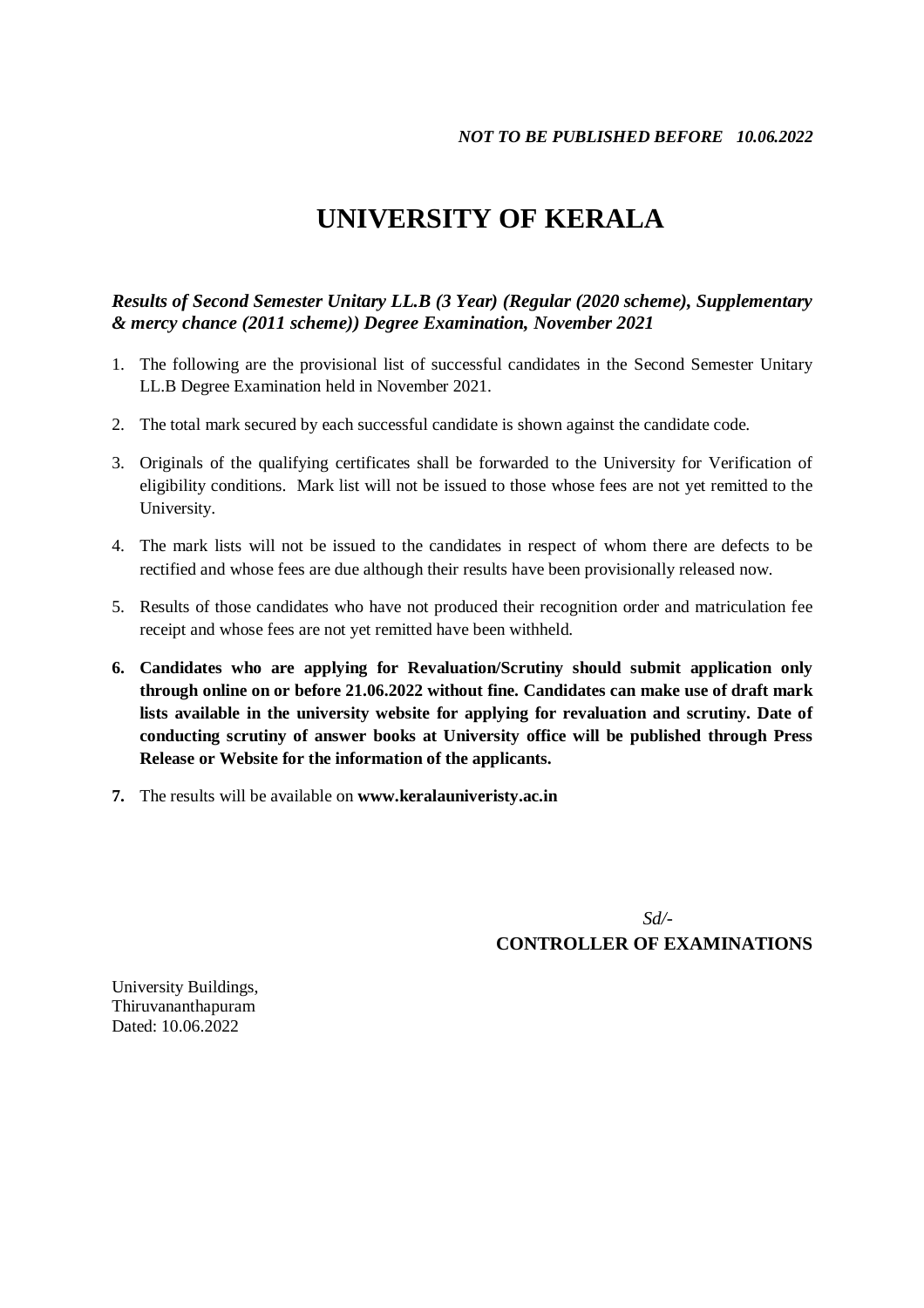## UNIVERSITY OF KERALA

### SYNDICATE-IN-CIRCULATION

The results of the Second Semester Unitary LLB (3 year) (Regular (2020 Scheme), Supplementary and Mercy Chance (2011 Scheme)) Degree Examination November 2021 in affiliated Law colleges as declared by the Board of Examiners are given below.

| Exam Code                    | Name of the                                                                                  | No. of Students |          |        |           |
|------------------------------|----------------------------------------------------------------------------------------------|-----------------|----------|--------|-----------|
|                              | Programme                                                                                    | Registered      | Appeared | Passed | % of Pass |
| 47211210<br>$\&$<br>47411210 | Second semester<br><b>LLB-Unitary Degree</b><br>Course<br>2011 Scheme<br>(Regular & Evening) | 237             | 175      | 80     | 45.71%    |
| 47220201<br>&<br>47420201    | Second semester<br><b>LLB-Unitary Degree</b><br>Course<br>2020 Scheme<br>(Regular & Evening) | 499             | 391      | 273    | 69.82%    |

 *Sd/-*

#### **CONTROLLER OF EXAMINATIONS**

University Buildings, Thiruvananthapuram, Dated: 10.06.2022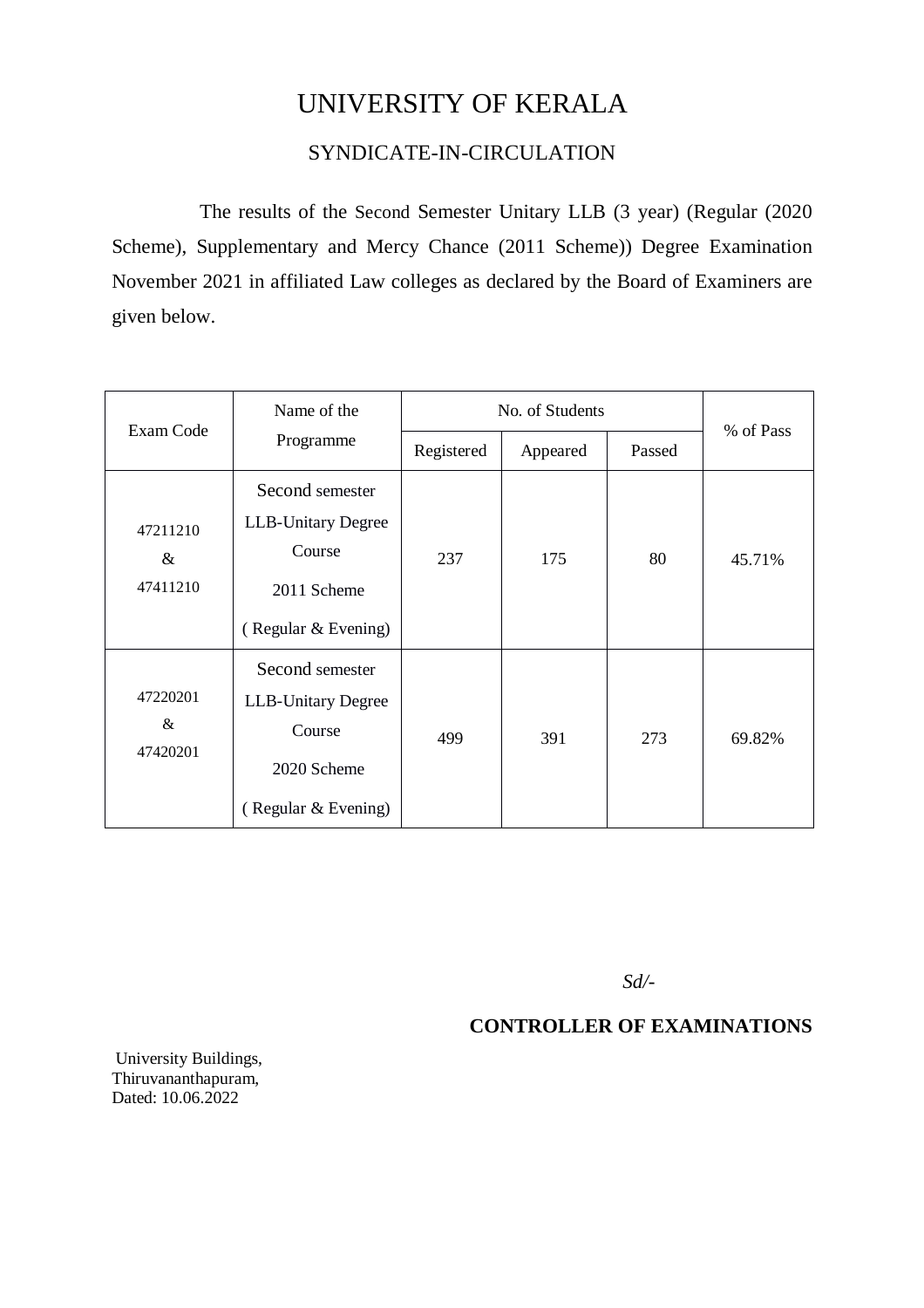#### **College Code : 550**

## **Govt. Law College, Thiruvananthapuram**

## **LL.B -Unitary Degree Course (Evening) (472)**

|                                    | <b>Semester Pass</b> |                           |                         |                  |                  |  |
|------------------------------------|----------------------|---------------------------|-------------------------|------------------|------------------|--|
|                                    | 47220550003(327)     | 006(286)                  | 009(305)                | 014(310)         | 015(288)         |  |
|                                    | 016(314)             | 019(290)                  | 025(267)                | 028(285)         | 030(320)         |  |
|                                    | 033(284)             | 034(291)                  | 039(294)                | 040(281)         | 041(272)         |  |
|                                    | 042(276)             | 043(297)                  | 051(271)                | 052(287)         | 056(284)         |  |
|                                    | 47219550024(326)     | 049(313)                  | 056(295)                | 47218550007(289) |                  |  |
|                                    | 47217550030(260)     |                           | 47216550045(276)        |                  | 47215550003(268) |  |
|                                    | 47214550004(263)     | 044(270)                  | 058(272)                |                  |                  |  |
|                                    | Passed in Parts      |                           |                         |                  |                  |  |
|                                    | 47220550001(1,3,5)   | 008(3,4,5)                | 013(4)                  | 021(1,3,5)       | 022(2,3)         |  |
|                                    | 023(2,3,4)           | 029(1)                    | 035(5)                  | 047(1,3,4)       | 048(2,3,5)       |  |
|                                    | 053(4,5)             | 47219550016(2,4)          | 054(3) 47218550014(3,4) |                  | 029(1)           |  |
|                                    | 048(3)               | 049(3) 47215550041(1,2,4) |                         |                  |                  |  |
| LL.B - Unitary Degree Course (474) |                      |                           |                         |                  |                  |  |
|                                    | <b>Semester Pass</b> |                           |                         |                  |                  |  |
|                                    | 47420550001(274)     | 002(260)                  | 003(280)                | 005(286)         | 011(300)         |  |
|                                    | 017(285)             | 018(285)                  | 020(295)                | 021(272)         | 023(270)         |  |
|                                    | 024(287)             | 025(274)                  | 026(279)                | 027(278)         | 028(292)         |  |
|                                    | 032(332)             | 033(289)                  | 034(310)                | 035(295)         | 038(263)         |  |
|                                    | 039(290)             | 040(302)                  | 043(313)                | 045(298)         | 047(253)         |  |
|                                    | 049(266)             | 050(303)                  | 051(266)                | 052(316)         | 055(310)         |  |
|                                    | 059(308)             | 060(269)                  | 062(301)                | 063(319)         | 065(306)         |  |
|                                    |                      |                           |                         |                  |                  |  |

| Semester Pass        |                    |                         |                |                    |
|----------------------|--------------------|-------------------------|----------------|--------------------|
| 47420550001(274)     | 002(260)           | 003(280)                | 005(286)       | 011(300)           |
| 017(285)             | 018(285)           | 020(295)                | 021(272)       | 023(270)           |
| 024(287)             | 025(274)           | 026(279)                | 027(278)       | 028(292)           |
| 032(332)             | 033(289)           | 034(310)                | 035(295)       | 038(263)           |
| 039(290)             | 040(302)           | 043(313)                | 045(298)       | 047(253)           |
| 049(266)             | 050(303)           | 051(266)                | 052(316)       | 055(310)           |
| 059(308)             | 060(269)           | 062(301)                | 063(319)       | 065(306)           |
| 066(264)             | 067(270)           | 47419550010(273)        |                | 011(285)           |
| 031(278)             | 036(281)           | 079(275)                | 090(268)       | 47418550088(278)   |
| 47417550013(294)     | 067(300)           | 47416550003(272)        |                | 47414550056(270)   |
| 13550094(287)        |                    |                         |                |                    |
| Passed in Parts      |                    |                         |                |                    |
| 47420550004(2,3,4,5) | 006(2,3,4,5)       | 008(2,3,4)              | 012(3,5)       | 013(1,3)           |
| 019(3,4)             | 031(2)             | 048(1,3,5)              | 053(1)         | 058(1,3)           |
| 068(2)               | 47419550004(3,4,5) | 006(3,4)                | 018(1,3)       | 037(1)             |
| 059(2)               | 092(1)             | 095(4) 47418550004(4,5) |                | 47417550008(1,3,4) |
| 039(4,5)             | 040(3,5)           | 057(2,5)                | 47416550048(1) |                    |
| 47415550024(1)       | 080(4)             |                         |                |                    |
|                      |                    |                         |                |                    |

Result of the following candidate is withheld 47420550042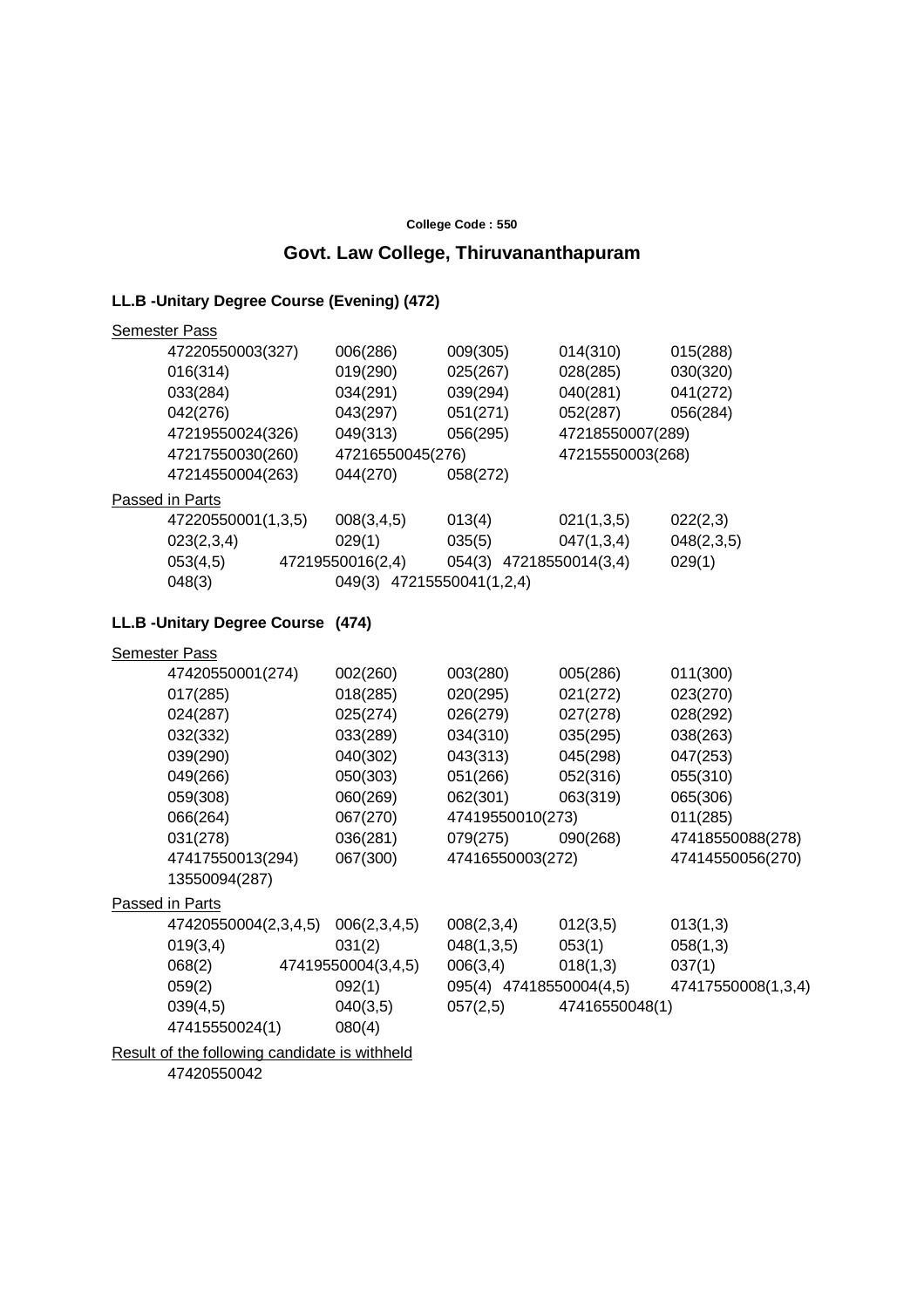#### **College Code : 551**

## **The Kerala Law Academy Law College, Thiruvananthapuram**

## **LL.B -Unitary Degree Course (Evening) (472)**

| <b>Semester Pass</b>               |                       |                             |                    |                      |
|------------------------------------|-----------------------|-----------------------------|--------------------|----------------------|
| 47220551002(286)                   | 007(281)              | 008(337)                    | 010(300)           | 017(303)             |
| 018(288)                           | 024(311)              | 025(335)                    | 028(300)           | 030(300)             |
| 031(315)                           | 033(260)              | 035(275)                    | 036(269)           | 037(310)             |
| 038(292)                           | 042(311)              | 045(301)                    | 050(341)           | 051(301)             |
| 052(300)                           | 053(283)              | 055(294)                    | 057(316)           | 058(294)             |
| 059(267)                           | 061(295)              | 062(272)                    | 063(289)           | 064(289)             |
| 065(298)                           | 066(276)              | 068(293)                    | 070(283)           | 071(273)             |
| 072(280)                           | 073(315)              | 074(291)                    | 077(268)           | 078(262)             |
| 080(259)                           | 081(292)              | 083(279)                    | 084(295)           | 085(282)             |
| 47220551086(319)                   | 087(313)              | 091(297)                    | 092(329)           | 093(275)094(277)     |
| 096(314)                           | 097(293)              | 098(273)                    | 099(275)           | 100(287)             |
| 102(298)                           | 103(254)              | 104(272)                    | 105(286)           | 107(314)             |
| 108(299)                           | 109(284)              | 110(311)                    | 114(276)           | 117(280)             |
| 118(282)                           | 119(270)              | 121(261)                    | 126(275)           | 127(282)             |
| 129(282)                           | 47219551023(275)      | 032(293)                    | 044(279)           | 047(317)             |
| 065(282)                           | 087(294)              | 096(285)                    | 47218551001(262)   |                      |
| 060(303)                           | 47217551022(280.5)    | 070(296)                    | 088(257.5)         | 47216551002(267)     |
| 006(272)                           | 041(273.5)            | 081(288.5)                  | 47215551037(286.5) |                      |
| 078(262.5)                         |                       |                             |                    |                      |
| Passed in Parts                    |                       |                             |                    |                      |
| 47220551001(1,3,5)                 | 004(4)                | 006(1)                      | 009(1,2,4)         | 012(1,2)             |
| 015(2)                             | 020(2,3,4,5)          | 021(1,5)                    | 026(2,3,4)         | 027(2,3)             |
| 029(2,3,4,5)                       | 034(3,4)              | 039(5)                      | 043(3,5)           | 044(1,2,3)           |
| 046(1,4)                           | 047(2,3,4)            | 056(1,5)                    | 069(1,2,3,5)       | 076(2,3,4)           |
| 079(3,4)                           | 082(2,3,4)            | 089(4)                      | 090(1)             | 095(1,4,5)           |
| 101(1,4)                           | 106(3)                | 111(1,2,3,4)                | 115(1,3,5)         | 123(4)               |
| 125(1,5)                           | 130(1,4)              | 47219551006(1) 034(1,3)     |                    | 47218551011(1,3,4)   |
| 029(1,4)                           | 043(4)                | 056(4) 47217551014(2,4,5)   |                    | 080(3,4)             |
| 47216551063(4)                     | 13551011(1,3,4)       |                             | 101(1,2,4)         |                      |
|                                    |                       |                             |                    |                      |
| LL.B - Unitary Degree Course (474) |                       |                             |                    |                      |
| <b>Semester Pass</b>               |                       |                             |                    |                      |
| 47420551001(273)                   | 003(317)              | 004(292)                    | 007(269)           | 008(267)             |
| 009(295)                           | 010(290)              | 012(300)                    | 013(262)           | 016(311)             |
| 017(279)                           | 019(295)              | 021(255)                    | 026(292)           | 029(288)             |
| 030(266)                           | 031(299)              | 033(286)                    | 034(313)           | 035(310)             |
| 036(279)                           | 037(306)              | 038(288)                    | 039(286)           | 040(331)             |
| 041(299)                           | 042(309)              | 043(278)                    | 045(291)           | 046(258)             |
| 047(278)                           | 049(304)              | 052(289)                    | 053(313)           | 055(309)             |
| 056(280)                           | 057(280)              | 058(281)                    | 059(317)           | 063(277)             |
|                                    |                       |                             |                    |                      |
| 064(268)                           | 066(296)              | 068(298)                    | 070(332)           | 071(256)             |
| 074(310)                           | 075(276)<br>1901/2091 | 076(280)<br><b>021/2201</b> | 077(263)           | 078(273)<br>09A(275) |
| 070/280)                           |                       |                             | <b>083/2741</b>    |                      |

| 041(299) | 042(309) | 043(278) | 045(291) | 046(258) |
|----------|----------|----------|----------|----------|
| 047(278) | 049(304) | 052(289) | 053(313) | 055(309) |
| 056(280) | 057(280) | 058(281) | 059(317) | 063(277) |
| 064(268) | 066(296) | 068(298) | 070(332) | 071(256) |
| 074(310) | 075(276) | 076(280) | 077(263) | 078(273) |
| 079(289) | 080(298) | 081(280) | 083(274) | 084(275) |
| 091(261) | 092(321) | 097(287) | 098(254) | 100(303) |
| 104(268) | 105(293) | 108(311) | 110(277) | 111(255) |
| 112(275) | 113(316) | 114(294) | 115(285) | 116(273) |
| 123(292) | 124(279) | 127(275) | 128(272) | 129(280) |
| 130(266) | 132(263) | 134(266) | 136(270) | 139(289) |
| 140(269) | 141(266) | 143(269) | 154(268) | 156(314) |
| 157(277) | 158(305) | 159(297) | 160(268) | 164(264) |
|          |          |          |          |          |